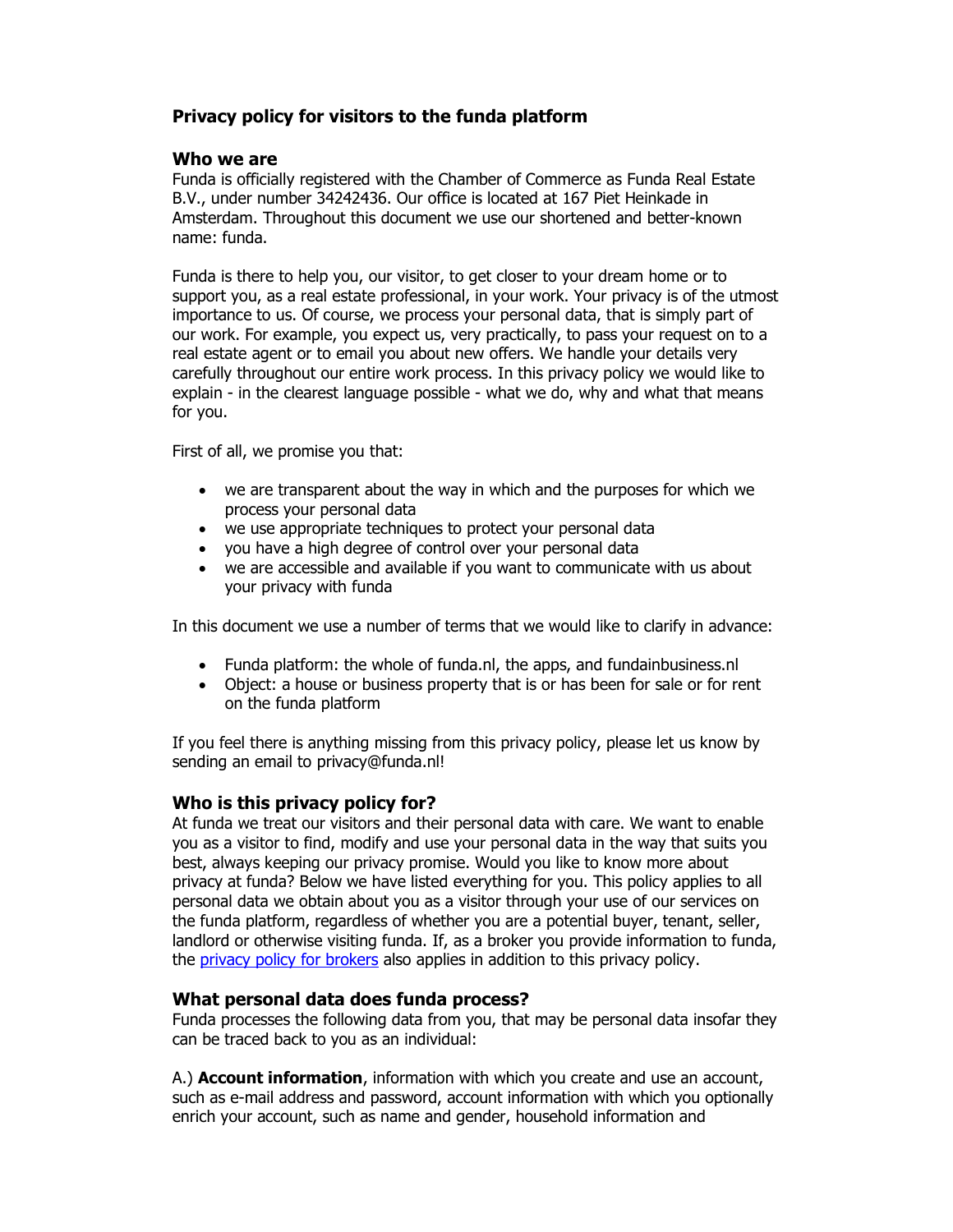information you use to make your search easier, such as the Objects you save and the comments you save with an Object. With this single account you are able to log in to both funda and funda in business and manage your data.

B.) Information you supply us with so we can provide you with a service, such as the content of contact requests and other service requests that we forward to the broker at your request, a review of your broker that you leave behind on the funda platform or the financial information you use for paid services such as when requesting a housing report. When using the app, we also collect your GPS data to enable 'map search' and to enable you to set a current location in a search.

C.) **Automatically generated data**, such as IP addresses, device ID and browser data that we collect through cookies, among other things

D.) Information about the way you use the funda platform such as which services you use and which Objects you find interesting. This information is used to build a profile on the basis of which we can personalise the funda platform and our services (for more information see below 'What about profiling?')

E.) Feedback data that we use to improve our services, such as data that you fill in on feedback forms or surveys relating to our platform and our services or data that you provide via the 'report an error' option.

F.) **Correspondence data**, such as data in e-mails you send to funda or messages you send to us via social media

G.) **Object data**, such as photos, address data, maps, m2, year of construction and other characteristics of an Object

H.) **Identification details**, such as a copy of your proof of identity (without BSN and passport photo) in the event of exercising your rights as a data subject

### Why does funda process personal data?

In short, it is necessary to process personal data in order to provide and improve our services, and to ensure our platform remains secure, fast and always available. It is also necessary to process personal data in order for our customer contact to run smoothly. We also use your personal data for marketing purposes.

By marketing purposes, we mean (market) analyses, statistical research, sending newsletters, targeted advertisements and other content and profiling (see below 'What about profiling?'). When we process personal data based on an agreement with you or because of a legal obligation, the provision of that personal data is a necessary condition to be able to use our services and products. Optional fields will be indicated as such.

Below is a detailed description of which personal data we process for which purpose and the legal grounds for doing so.

| <b>Purpose</b>        | Personal data                | <b>Principles</b>                      |
|-----------------------|------------------------------|----------------------------------------|
| Provision of services | A. Account details           | 1. Agreement;                          |
|                       | B. Data for the provision of | 2. Legal basis: insofar as it concerns |
|                       | services                     | financial information (invoices);      |
|                       | D. Information about the way |                                        |
|                       | you use the funda platform   |                                        |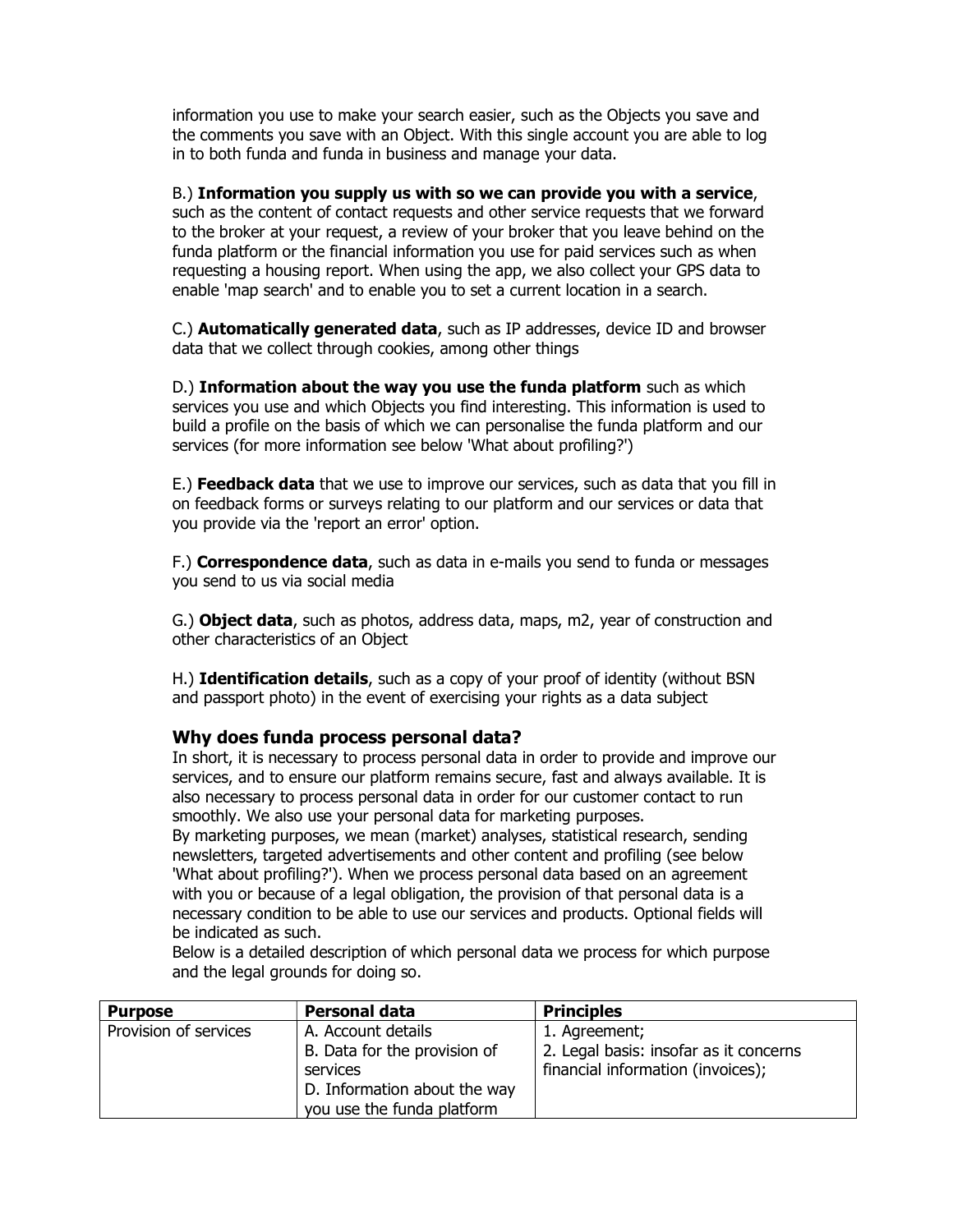|                                                     | G. Object data                                                                                                                                                                                                                      | 3. Consent: as far as it concerns GPS data<br>that we process in the funda app or data<br>processed via cookies.                                                                                                                                                                                                                                                                                   |
|-----------------------------------------------------|-------------------------------------------------------------------------------------------------------------------------------------------------------------------------------------------------------------------------------------|----------------------------------------------------------------------------------------------------------------------------------------------------------------------------------------------------------------------------------------------------------------------------------------------------------------------------------------------------------------------------------------------------|
| Improving services                                  | A. Account details<br>B. Data for the provision of a<br>service<br>C. Automatically generated<br>data<br>D. Information about the way<br>you use the funda platform<br>E. Feedback data<br>F. Correspondence data<br>G. Object data | Justifiable interest:<br>we use the data to tailor our services as<br>closely as possible to the needs of our<br>users. To limit the impact on privacy, we<br>use data on an aggregated level wherever<br>possible. If we engage third parties for<br>this, we make good agreements with them<br>to safequard privacy.                                                                             |
| Security and reliability of<br>funda platform       | C. Automatically generated<br>data<br>D. Information about the way<br>you use the funda platform<br>E. Feedback data<br>F. Correspondence data                                                                                      | Justifiable interest:<br>we use the data to ensure the quality of<br>our service and to guarantee the<br>availability, integrity and confidentiality of<br>the (personal) data we process.                                                                                                                                                                                                         |
| Customer contact                                    | F. Correspondence details                                                                                                                                                                                                           | 1. Agreement<br>2. Justifiable interest: We process your<br>data to provide you with the best possible<br>service. You are in control of what<br>information you provide us with.                                                                                                                                                                                                                  |
| Market analyses and<br>statistical research         | A. Account details<br>B. Data for the provision of a<br>service<br>C. Automatically generated<br>data<br>D. Information about the way<br>you use the funda platform<br>E. Feedback data<br>F. Correspondence data<br>G. Object data | Justifiable interest:<br>We use the data to make analyses and<br>business reports to keep a good overview<br>of the functioning of our platform and to<br>optimise our business operations. In some<br>cases, we share the resulting insights with<br>third parties, but only at an aggregated<br>level.                                                                                           |
| Sending relevant<br>newsletters                     | A. Account details<br>D. Information about the way<br>you use the funda platform                                                                                                                                                    | Consent                                                                                                                                                                                                                                                                                                                                                                                            |
| Targeted ads and<br>showing personalized<br>content | A. Account details<br>B. Data for the provision of a<br>service<br>C. Automatically generated<br>data<br>D. Information about the way<br>you use the funda platform<br>G. Object data                                               | 1. Consent<br>2. Justifiable interest: we may process<br>your pseudonymized data to show you<br>relevant advertisements. We use security<br>measures such as hashing to limit the<br>privacy impact. If we engage third parties,<br>we will enter into legally required<br>arrangements with them to secure privacy.<br>We also ensure that we show relevant<br>advertisements on a low frequency. |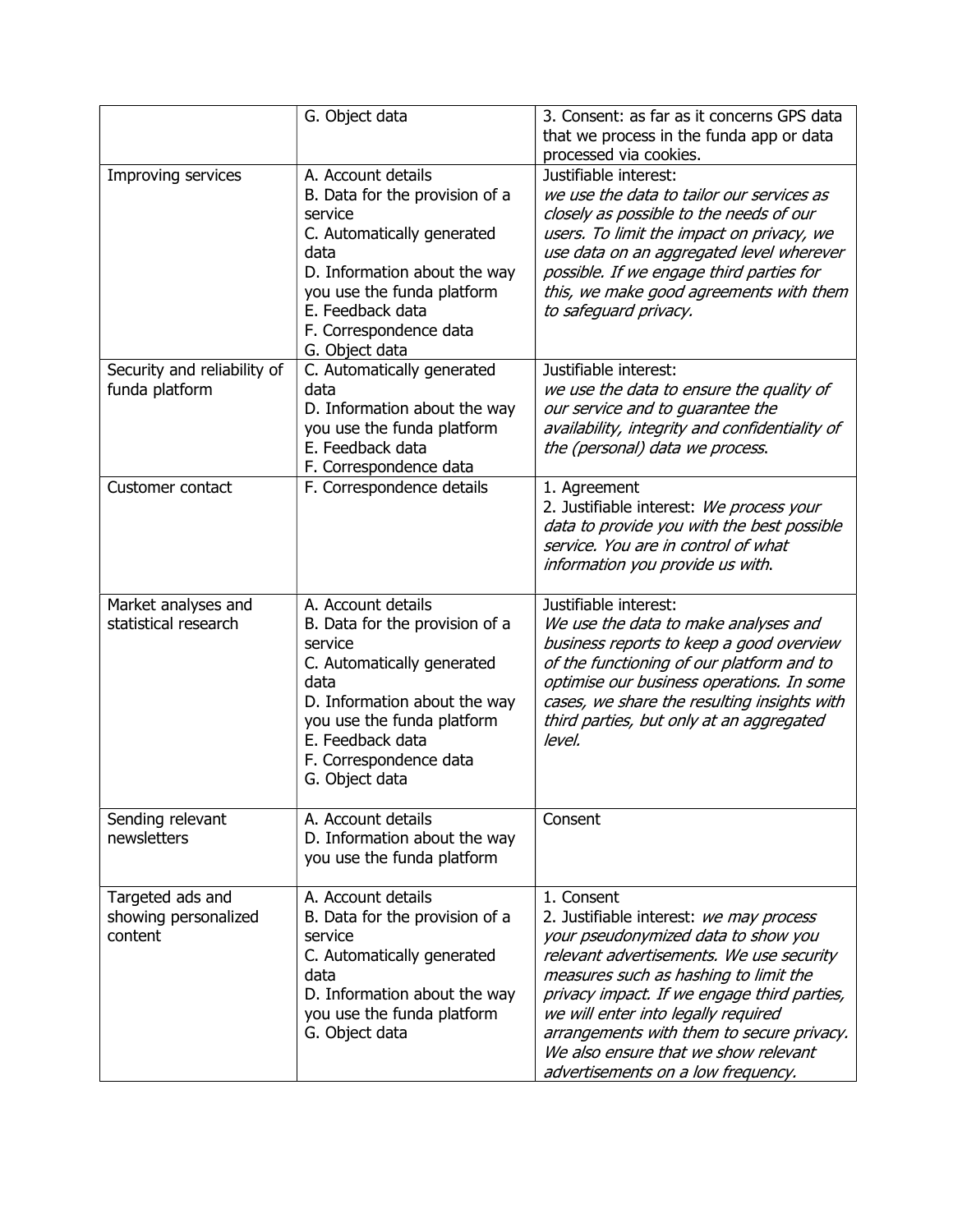| Identification in order to | H. Identification data | Legal obligation |
|----------------------------|------------------------|------------------|
| implement requests from    |                        |                  |
| data subjects              |                        |                  |

## How does funda obtain personal data?

Most of the personal data we have at our disposal is provided by you as a visitor to funda. This happens for example when you create an account, make an inquiry with or for a broker, use another service such as the value check or when you contact funda.

With regard to data that we obtain through funda's social media channels that you use yourself, we refer to the information under 'What about social media?

In addition, funda processes automatically generated data, such as the page you visited, your IP address and browser data. This is done using cookies or similar techniques (see our cookie policy for more information).

Funda also considers Object data to be personal data, insofar as these can be traced back to an individual. Funda obtains this information through the broker who works on behalf of the seller/buyer or landlord/tenant. The broker uses the distribution system of the Nederlandse Vereniging van Makelaars en Taxateurs NVM. Funda also obtains Object data from the Kadaster, such as living area and an Object's year of construction.

When you pass on your e-mail address to a real estate agent, the real estate agent can pass on your e-mail address to funda, so that the Object you offer can be linked to your account. After such a link you will get extra information about your property and after selling or renting the property you can leave a review about your real estate agent. You can also leave a review about your real estate agent if you are a buyer or tenant: at your request, the agent will pass on your e-mail address to funda so that you can use this service. If you already have an account with funda you can also ask funda to link your account to your property or to an Object that you have purchased or rented. Funda only does this after verifying your identity with your broker.

It is also possible that a friend, family member or other acquaintance gives your email address to funda, so that we can draw your attention to an Object.

## How long are personal data stored?

We only keep your personal data for as long as we need it for the purpose for which we process it or to comply with our legal obligations. We use the following criteria to determine how long we keep data:

- If you use our services, such as creating an account or using Makelaarsmatch, we will retain your personal information for as long as we need it to provide and improve that service. Or until the moment you want to delete them.
- If you have given your consent to receive e-mails, we will retain your personal data until you withdraw your consent. Once you do so, funda will retain personal data necessary to demonstrate when you gave your consent and when you withdrew it.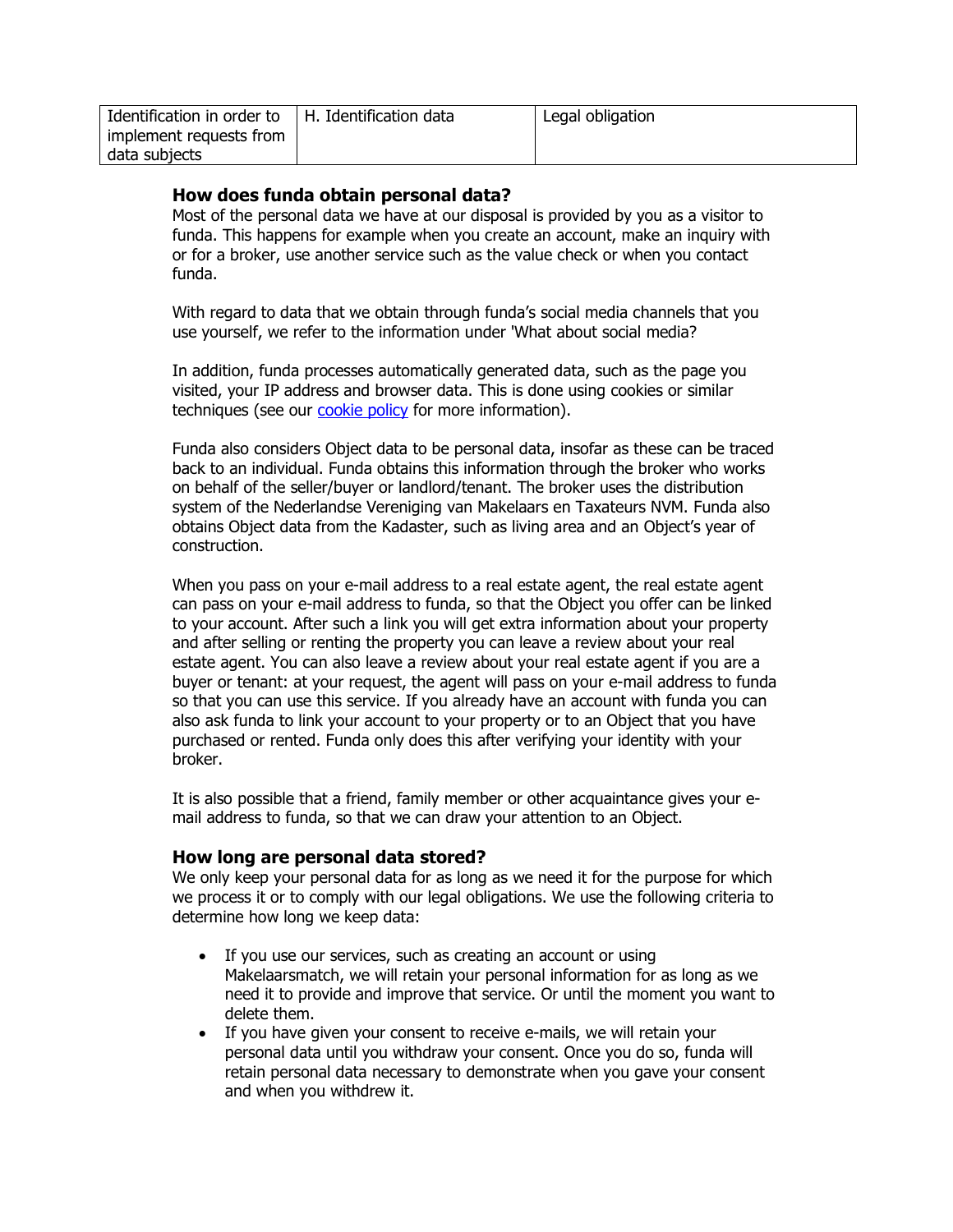- If you decide to leave a broker review, funda will show this review for a maximum of 2 years on the funda platform, until you delete it yourself, you instruct funda to do so or until the broker completely disables the ability to leave reviews.
- Personal profiles that funda has based on profiling (see below under 'What about profiling?') are stored for a maximum of 13 months.
- We store financial information such as invoices for as long as we are legally obliged to do so. For most financial information this is 7 years.
- In principle, we publish Object data for 1 year after the date on which the Object was deregistered as sold. The broker concerned can also indicate earlier that an Object may no longer be published on the funda platform. We retain Object data for as long as we need it for the provision and improvement of our services.
- Object data we obtain from the Land Registry are refreshed monthly.
- If cookies or similar techniques are placed on your computer, we indicate their retention period in our cookie policy.

### Who does funda share personal information with?

For the purposes described above (see 'Why does funda process data?') we work with third parties. We often share (part of) your personal data with them. If you leave your details on our platform to purchase a certain service, we will (if necessary) share your personal details with the party providing the service, such as a broker or financial services provider. Think of contact requests for a broker or if you request a mortgage offer from a financial service provider via our platform.

We also work, for example, with parties who take care of communication for funda and monitor the platform. In addition, we share data with our hosting parties, research and analysis agencies, advertising platforms, the supplier of our data management platform, and (other) data processors acting on our behalf.

When third party advertisements are placed on our platform, it is possible that third parties collect personal data, such as your click behaviour on the funda platform. For more information about this, see our cookie policy.

Funda of course, publishes Object data on the funda platform, making it visible to anyone visiting the funda platform. In addition, funda sends Object data via e-mail or push-notification to a visitor if they fit within his search criteria. We share Object data via our social media channels. A visitor also has the possibility to share Objects on social media or via e-mail with others using the funda platform. Furthermore, funda offers brokers and selected parties (such as municipalities) the possibility to display Objects on their website (using an Iframe).

Brokers can choose to show the broker reviews you place on the funda platform on their website using an Iframe.

Should it happen that (one or more parts of) the company funda is transferred to a third party, then as part of this takeover the personal data that funda processes can also be transferred to this third party. If this situation occurs, funda will inform you promptly via the funda platform.

### International transfer of personal data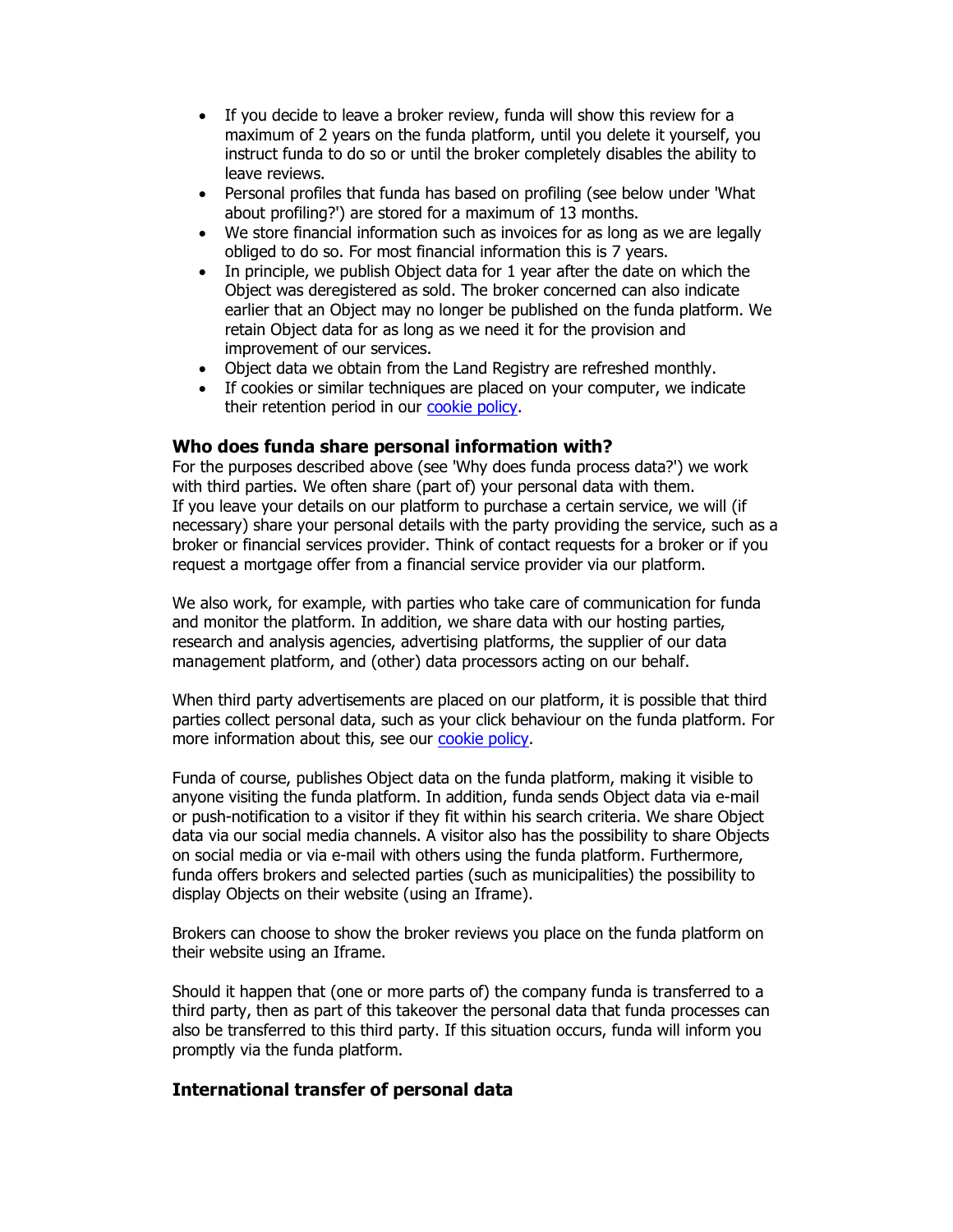Funda is a Dutch party, just like many of the parties we work with. To the extent that the third parties with whom we cooperate process the personal data at a location outside the EEA, they do so subject to appropriate safeguards, such as model contractual clauses drawn up by the European Commission and additional safeguards.

### How does funda protect personal data?

To prevent someone else from unlawfully using or processing your personal data, we have taken appropriate technical and organisational measures. We use physical (access) security, passwords, password encryption, bot detection, encryption (of storage and communication channels) and pseudonymisation of data. We take these measures partly on the basis of our security policy, which we regularly evaluate and amend where necessary.

As part of the organisational measures taken, we have made agreements with these third parties to protect your personal data, including agreements on the technical and organisational measures they need to take and demonstrate to us, partly on the basis of annual reports.

#### What about social media?

Funda does not include any functionalities of social media, such as like buttons or pixels, on the funda platform. We do have profiles on social media channels such as Twitter and Facebook and link to them on the funda platform. This privacy statement of funda applies to the processing of personal data obtained by funda via a social media channel. All of the information that the social media channel obtains from you, falls under the social media channel's own privacy statement. You can find this here:

Facebook: https://www.facebook.com/privacy/explanation/ Twitter: https://twitter.com/en/privacy LinkedIn: https://www.linkedin.com/legal/privacy-policy? l=en\_NL YouTube: https://policies.google.com/privacy?hl=en Instagram: https://help.instagram.com/155833707900388

You can also login to funda with a social media profile, for example via Facebook. Facebook will then provide funda with your public profile and e-mail address. Funda only stores your e-mail address.

If you share an Object from the funda platform via a social media channel, funda only sends the information of the Object to the relevant social media channel. Funda can also place Object data on funda's social media channels.

#### What about iFrames and other third-party websites?

On the funda platform, services and information are also offered by third parties in a so-called iFrame. These pages seem to run within the funda platform, however the content of an iFrame is not managed by funda, but by the third party that offers you services or information in the iFrame. An example is the monthly cost indicator, which allows you to calculate what your estimated mortgage charge would be if you bought a particular property. The personal data you enter in the iFrame will go directly to the third party and will therefore be subject to the privacy and cookie policy of that third party. Funda does not process these personal data itself. If an iFrame is being used, we clearly indicate this on our platform.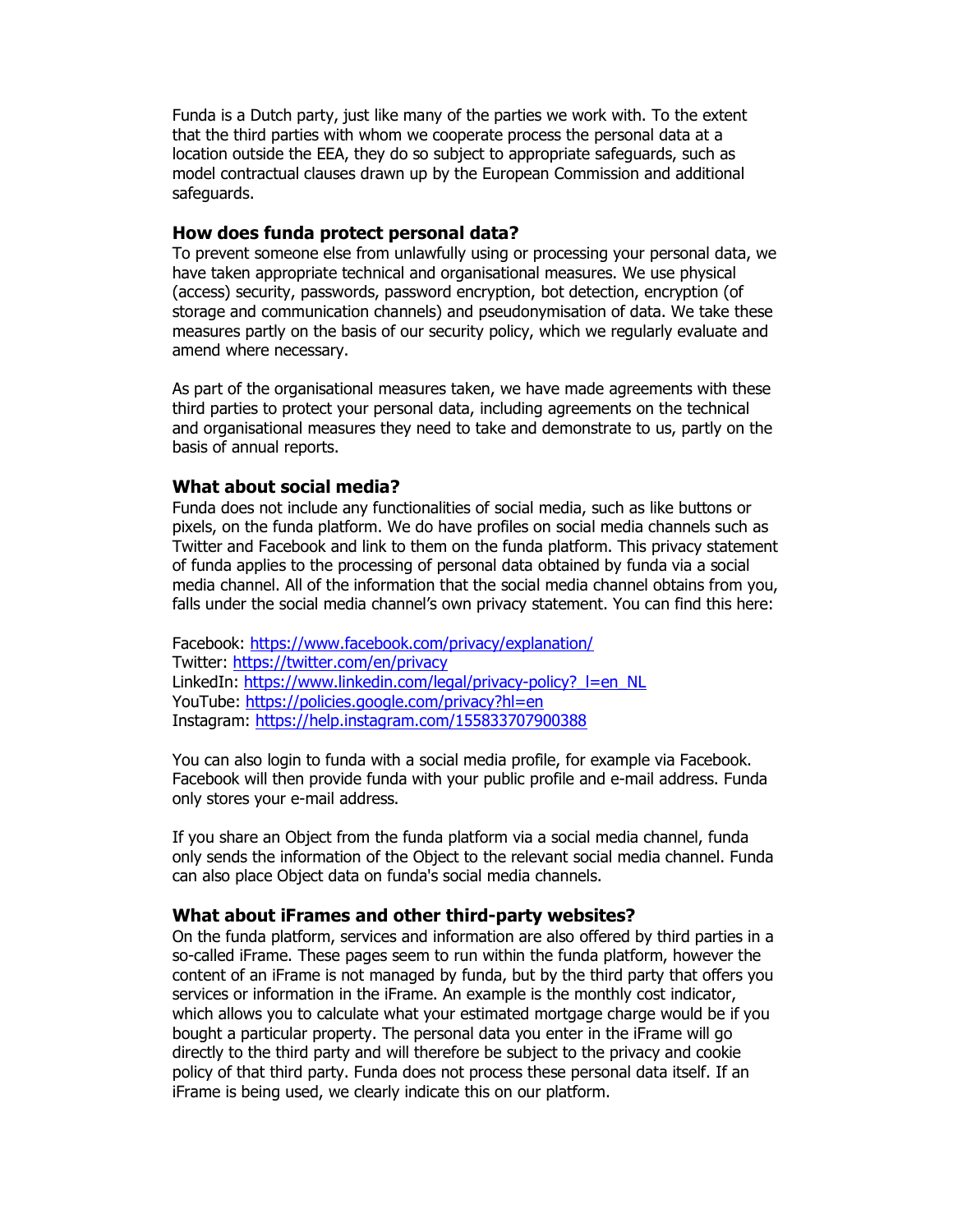In addition, if a link to another person's website is shown on the funda platform (such as a broker), or if we link to someone else's website (such as Matterport Inc. for 3D tours), the privacy and cookie policy of that other party applies to your visit to that website. The funda's privacy policy does not apply to the data you leave on that site and/or the data processed on that site.

#### What about profiling?

In short, profiling is the collection of characteristics, interests and data about you as a visitor. Based on this, a profile is created, so that you can receive targeted and relevant information. Funda does this on the basis of data that we generate using cookies and similar techniques (see our cookie policy), combined with other personal data, such as your surf and click behaviour, what you enter in your account, what you enter when using our products and services (such as the Waardecheck, and the results thereof), which Objects you view and what you are looking for.

Funda only uses profiling to personalize information and to display mailings and advertisements relevant to you. You will not be withheld Objects or other content based on these activities.

### What are your rights?

You have control over your personal data. You are entitled to clear, transparent and understandable information. You can always view, modify or delete the personal data you have entered through your account. In addition, you can contact us to view the personal data from you that funda processes, free of charge. You can also request that funda changes or deletes your personal data. We may also transfer personal data under certain circumstances. Moreover, you can request that we limit the processing of your personal data.

You may always object to the processing of your personal data where we do this on the basis of our justifiable interests.

Where we use your personal data on the basis of your consent, you can withdraw that consent at any time. For example, if you have subscribed to a funda newsletter and no longer wish to receive it, you can always unsubscribe (thus withdrawing your consent) by clicking unsubscribe in a newsletter. You can also unsubscribe via your account.

You can easily remove or block cookies and similar techniques yourself. See our cookie policy.

If you make a request regarding how we handle your personal data, we may ask you to identify yourself if necessary. If you send us a copy of your passport or other proof of identification for that purpose, we will ask you to make your passport photo and BSN number illegible in the manner indicated here: https://www.rijksoverheid.nl/onderwerpen/identiteitsfraude/vraag-enantwoord/fraude-voorkomen-met-kopie-id-bewijs

### Questions or comments?

Do you have any questions or comments about privacy at funda? Do you disagree with the fact that or the way in which funda processes personal data about you? Or would you like to get in touch with the Data Protection Officer at funda? Please send an e-mail to privacy@funda.nl.